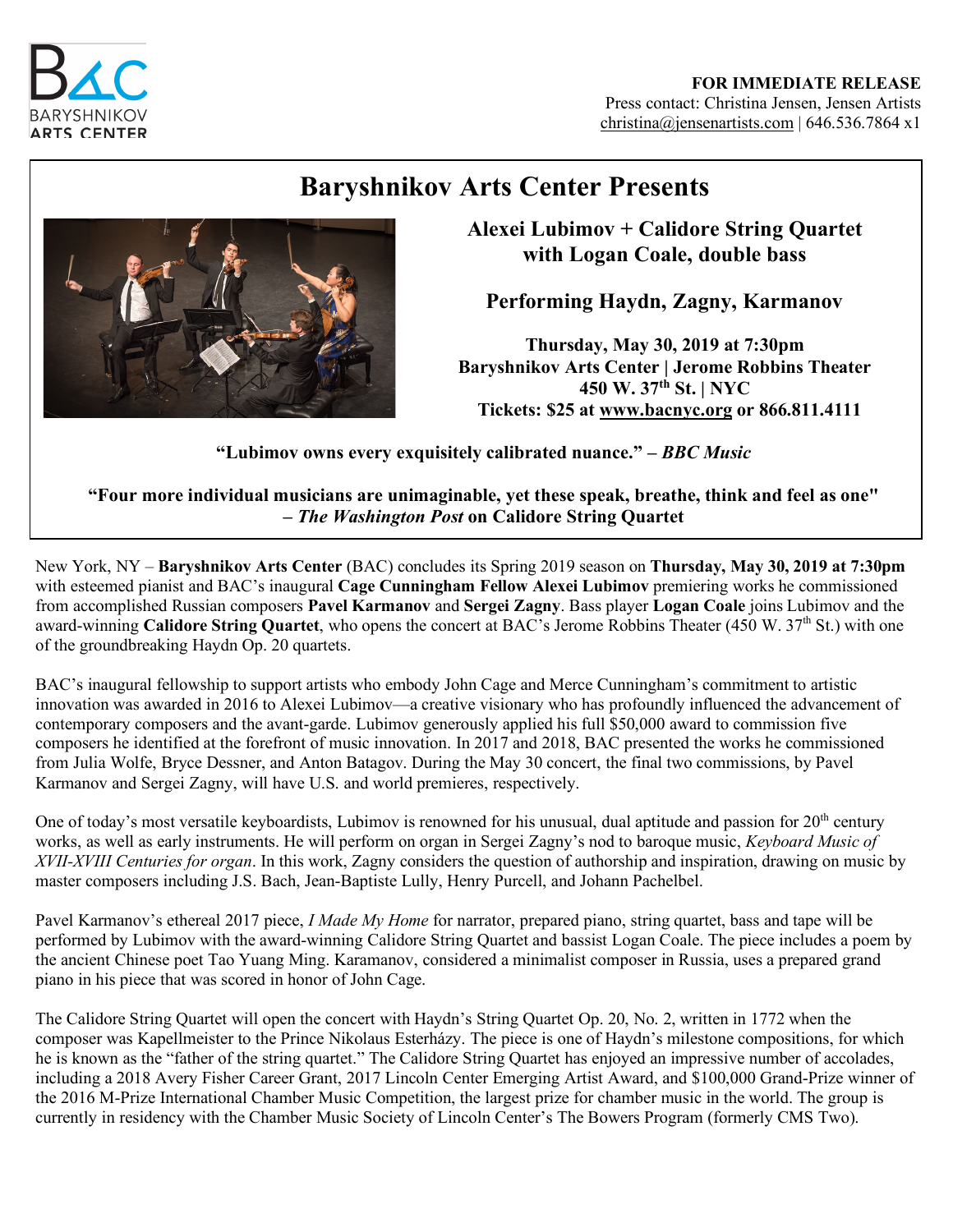Program:

- J. Haydn: String Quartet Op. 20, No. 2 (1772)
- S. Zagny: *Keyboard Music of XVII-XVIII Centuries for organ* (2016) (World Premiere)
- P. Karmanov: *I Made My Home* for narrator, piano, string quartet, bass, and tape (2017) (U.S. Premiere)

The performance will run 60 minutes with no intermission.

### *Leadership support for music programming provided by the Thompson Family Foundation.*

Born in Moscow in 1944, **Alexei Lubimov** was one of the last pupils of Henryk Neuhaus at the Moscow Conservatory. He founded both the avant-garde Alternativa Festival in Moscow, which features works by contemporary composers, and the Moscow Baroque Quartet. Lubimov has performed with such orchestras as the St. Petersburg Philharmonic, Royal Philharmonic Orchestra of London, Russian National Orchestra, Orchestre Philharmonique de Radio France, Toronto Symphony Orchestra, Deutsches Symphonie-Orchester Berlin, and Tokyo Symphony Orchestra, as well as the orchestras of Helsinki, Israel, Los Angeles, and Munich. He has worked with such conductors as Vladimir Ashkenazy, Neeme Järvi, David Oistrakh, Esa-Pekka Salonen, Marek Janowski, Christopher Hogwood, Sir Roger Norrington, Frans Brüggen, David Robertson, Andrey Boreyko, Ivan Fischer, Kent Nagano, and Yan Pascal Tortelier. In recent seasons he has performed with the City of Birmingham Symphony Orchestra, Austrian Tonkünstler Orchester, Orchestra of the Age of Enlightenment, Münchner Philharmoniker, SWR Stuttgart, Deutsches Symphonie Orchester Berlin, and Danish National Symphony Orchestra. Lubimov has recorded for many labels, such as Melodya, Erato, BIS, and Sony, which have released his interpretations of the complete sonatas of Mozart, as well as works by Schubert, Chopin, and Beethoven, and 20th century composers, including Arvo Pärt.

The **Calidore String Quartet** has enjoyed an impressive number of accolades, including a 2018 Avery Fisher Career Grant, and the 2017 Lincoln Center Emerging Artist Award. The Calidore made international headlines as winner of the \$100,000 Grand-Prize of the 2016 M-Prize International Chamber Music Competition, the largest prize for chamber music in the world. The quartet was also the first North American ensemble to win the Borletti-Buitoni Trust Fellowship and was named BBC Radio 3 new Generation Artists, an honor that brings with it recordings, international radio broadcasts and appearances in Britain's most prominent venues and festivals. 2018-19 is the Calidore's third year in residence with the Chamber Music Society of Lincoln Center's The Bowers Program (formerly CMS Two). Within two years of their founding in 2010, the Calidore String Quartet won grand prizes in virtually all the major U.S. chamber music competitions, including the Fischoff, Coleman, Chesapeake, and Yellow Springs competitions and captured top prizes at the 2012 ARD Munich International String Quartet Competition and Hamburg International Chamber Music Competition.The Calidore String Quartet regularly performs in prestigious venues throughout North America, Europe and Asia such as Lincoln Center, Carnegie Hall, Kennedy Center, Wigmore Hall, Berlin Konzerthaus, Brussels BOZAR, Cologne Philharmonie, Seoul's Kumho Arts Hall and at many significant festivals, including the BBC Proms, Verbier, Ravinia, Mostly Mozart, Music@Menlo, Rheingau, East Neuk and Festspiele Mecklenburg-Vorpommern.

Composer **Pavel Karmanov** graduated from the Moscow Conservatory in 1995. He has participated in major Russian festivals of contemporary music, including Alternativa Festival. Karmanov's work has been commissioned and performed by renowned artists including Yuri Bashmet, Alexei Lubimov, Alexei Goribol, Polina Osetinskaya, Vladislav Pesin, Nazar Kozhukhar, Tatiana Grindenko, Mark Pekarsky, Yuri Kasparov, and others. Karmanov performs flute and piano as a member of the Moscow rock band Vezhlivyi Otkaz, directed by Roman Suslov. He has written a number of scores for documentaries and films by Alexei Khanutin, Timur Bekmambetov, Andrei Proshkin, Nurbek Egen, Alexander Kott, and Anna Fenchenko.

**Sergei Zagny** studied composition with Albert Leman and music theory with Vsevolod Zaderatsky at the P.I. Tchaikovsky State Conservatory in Moscow. His honors include the John Cage First Russian Prize in Moscow (1992). Zagny's work has been performed in Estonia, France, Germany, Italy, Japan, the Netherlands, Russia, Switzerland, the U.K., and the U.S. As a performer, Zagny improvises on non-traditional instruments, organ, and piano. He conducted the Small Garden Orchestra of the School of Individual Directing in Moscow (1992–96) and worked at the Theremin Centre for Electroacoustic Music of the P.I. Tchaikovsky State Conservatory (1993–95). Zagny has written for publications in Russia and U.S., including the journal Perspectives of New Music. He has been a teacher of analysis, harmony, and polyphony at the P.I. Tchaikovsky State Conservatory since 1992. He has written music for films and stage productions.

Bass player **Logan Coale**'s projects help illuminate paths forward for the tradition of art music while recognizing the importance of the conversation between art music and popular music. He is currently bass player for Natalie Merchant and is a member of The Knights Chamber Orchestra and contemporary music group NOW Ensemble. He has performed and toured with The National, Lisa Hannigan and Aaron Dessner, Silk Road Ensemble, Abigail Washburn, Lanz Projects, Helado Negro, The St. Paul Chamber Orchestra, The Mark Morris Dance Group, A Far Cry Chamber Orchestra, Wordless Music Orchestra, International Contemporary Ensemble, and Alarm Will Sound. He has recorded commercially for David Lang, Philip Glass,